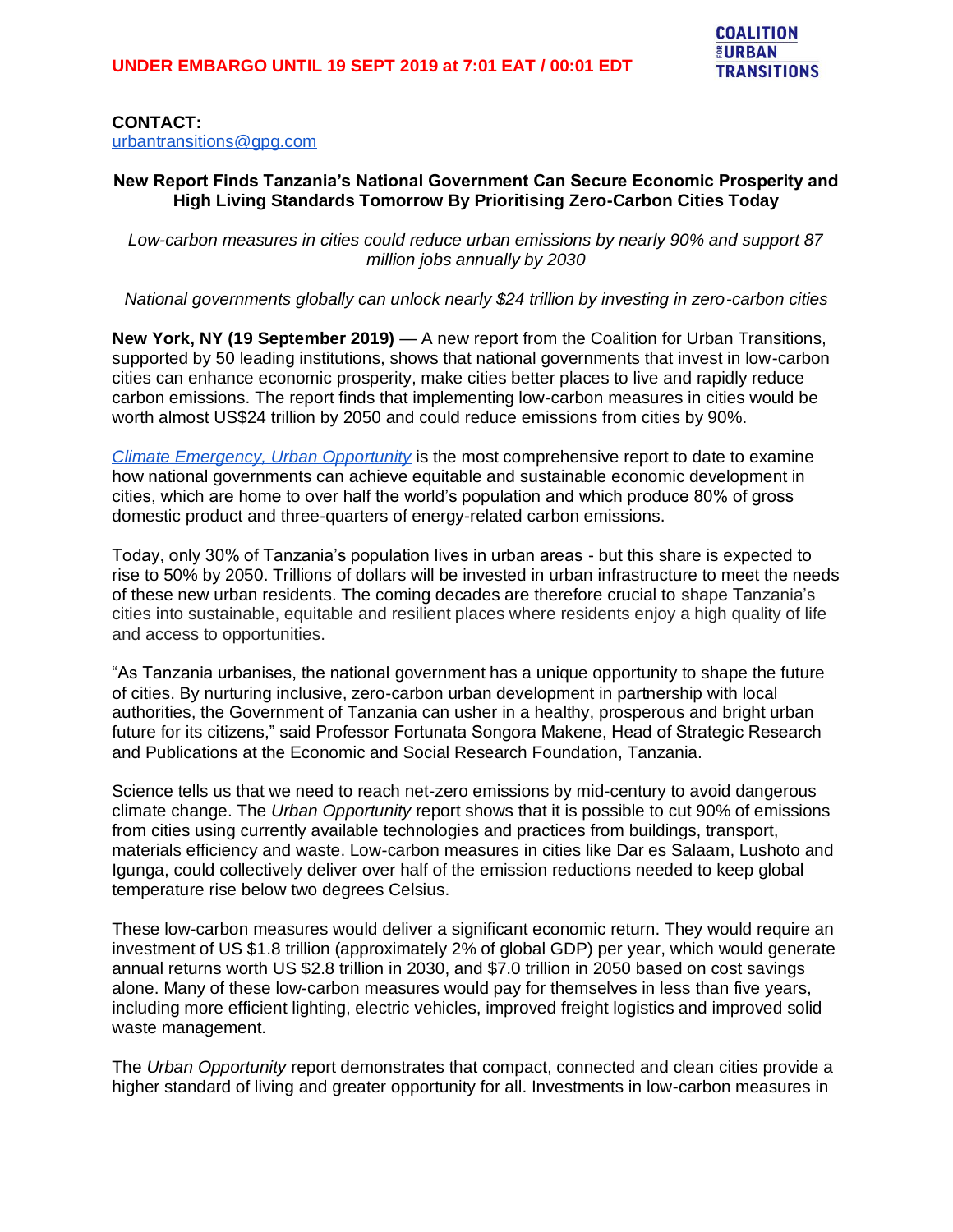cities could support 87 million jobs annually by 2030. These measures will also reduce choking air pollution, cut chronic traffic congestion, and improve worker productivity..

Many city governments are already playing an active role in tackling the climate crisis: nearly 10,000 cities and local governments have committed to set emissions reduction targets. However, even the largest and most powerful city governments can only deliver a fraction of their mitigation potential on their own: the *Urban Opportunity* report shows that, excluding decarbonisation of electricity, local governments have direct power over less than 1/3 of the emissions reduction potential in their cities. National and state governments have power over a further 1/3. More than a 1/3 depends on different levels of government working together to cut emissions, making the future of cities a vital collaborative effort.

Launched just ahead of the U.N Climate Action Summit, the *Urban Opportunity* report provides the evidence and confidence that governments need to submit more ambitious Nationally Determined Contributions (NDCs) in 2020, and to propel inclusive, zero-carbon cities to the heart of their national development strategies. Worldwide, fewer than two in five countries have an explicit national strategy for cities, and only seven countries currently have both a National Urban Policy and a Nationally Determined Contribution (NDC) that specifically address climate mitigation in cities.

This report offers case studies from around the world where national and local governments have worked together to rapidly and profoundly transform their cities for the better within two or three decades, including: Chile, China, Colombia, Denmark, Germany, India, Indonesia, Namibia, Rwanda and South Korea.

This report also presents **six key priorities** for actions that national governments can take to seize this opportunity:

- 1. **Develop an overarching strategy to deliver shared prosperity while reaching netzero emissions – and place cities at its heart,** which can guide all line ministries to incorporate urban development into their approach, de-risk low-carbon investment by providing clear signals to private actors, and empower local governments to go farther and faster.
- 2. **Align national policies behind compact, connected, clean cities.** Examples include removing land use and building regulations that limit higher, liveable density; banning the sale of fossil fuel-powered vehicles; and adopting green alternatives to steel and cement.
- 3. **Fund and finance sustainable urban infrastructure.** Examples include eliminating subsidies for fossil fuels and establishing a carbon price of US\$50–100 per tonne to sharpen investment incentives; reforming land and property taxes; and shifting national transport budgets from road-building to public and active transport. The *Urban Opportunity* report finds that Tanzania spends twice as much of its national transport budget on roads as it does on rail investments, which would be cleaner and more efficient.
- 4. **Coordinate and support local climate action in cities.** Examples include authorising local governments to introduce climate policies and plans that are more ambitious than national policies; and allocating at least one third of national R&D budgets to support cities' climate priorities.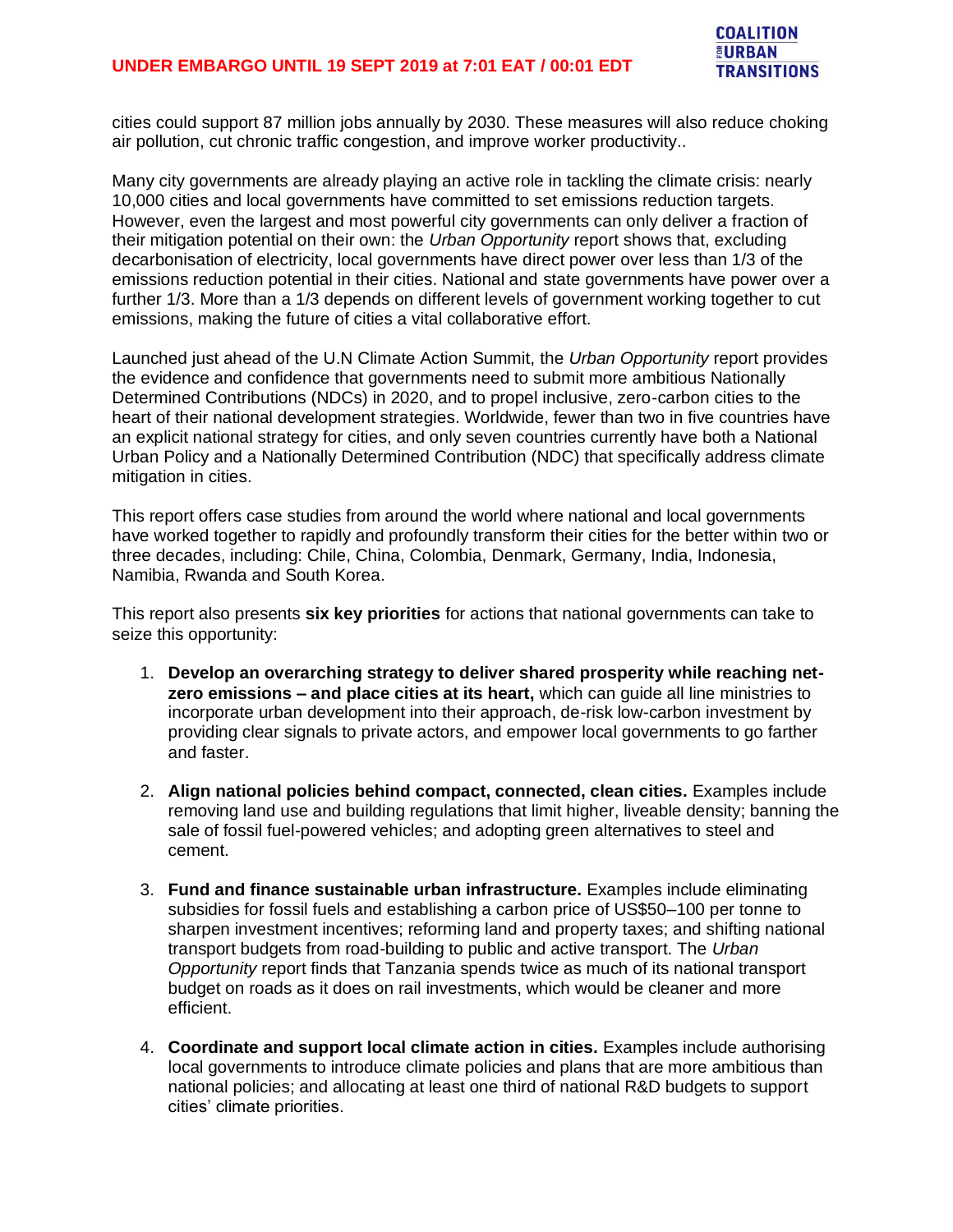- 5. **Build a multilateral system that fosters inclusive, zero-carbon cities.** Examples include placing cities at the heart of enhanced Nationally Determined Contributions in 2020 and 2025 and ensuring that all international development assistance is aligned with national urban strategies compatible with the Paris Agreement and the 2030 Agenda for Sustainable Development.
- 6. **Proactively plan for a just urban transition.** Examples include using revenues from carbon taxes or fossil fuel subsidy reform to compensate those who bear the costs of climate action; supporting community-led upgrading of informal settlements to reduce poverty and enhance climate resilience; and anticipating, protecting and supporting the workforce of the future, including by developing transition plans for fossil fuel-based workers and industries.

A full list of the report recommendations for national governments can be found here: [https://urbantransitions.global/wp-content/uploads/2019/09/Climate-Emergency-Urban-](https://urbantransitions.global/wp-content/uploads/2019/09/Climate-Emergency-Urban-Opportunity-Priorities-for-National-Governments-FINAL.pdf)[Opportunity-Priorities-for-National-Governments-FINAL.pdf](https://urbantransitions.global/wp-content/uploads/2019/09/Climate-Emergency-Urban-Opportunity-Priorities-for-National-Governments-FINAL.pdf)

A summary of key report findings can be found here: [https://urbantransitions.global/wp](https://urbantransitions.global/wp-content/uploads/2019/09/Climate-Emergency-Urban-Opportunity-Key-Messages-FINAL.pdf)[content/uploads/2019/09/Climate-Emergency-Urban-Opportunity-Key-Messages-FINAL.pdf](https://urbantransitions.global/wp-content/uploads/2019/09/Climate-Emergency-Urban-Opportunity-Key-Messages-FINAL.pdf)

The full report can be found here:<https://urbantransitions.global/urban-opportunity/>

## **About** *Climate Emergency, Urban Opportunity*

*Climate Emergency, Urban Opportunity: How national governments can secure economic prosperity and avert climate catastrophe by transforming cities* is a new report from the Coalition for Urban Transitions. The report is underpinned by a three-year research effort by a coalition of 50 of the world's foremost research institutes, networks of national and city governments, investors, infrastructure providers, strategic advisory companies, non-governmental organisations and social movements. Together, they call for national governments to prioritise compact, connected and clean cities in order to secure economic prosperity and tackle the climate crisis.

The report was released ahead of the United Nations Secretary-General's Climate Action Summit, and is a foundational document for the Summit's Infrastructure, Cities and Local Action track.

## **About the Coalition for Urban Transitions**

The Coalition for Urban Transitions is the leading global initiative initiative supporting national governments to unlock the economic power of inclusive, zero-carbon cities. The Coalition equips national governments with the evidence-based research and policy tools to prioritise more compact, connected, clean urban development. The Coalition's in-country programmes in China, Ghana, Mexico and Tanzania provide models for other countries on how to effectively develop national urban policies and infrastructure investment strategies. Founded in 2016 and guided by an Urban Leadership Council, the Coalition is comprised of 36 diverse stakeholders across five continents. A special initiative of the New Climate Economy, the Coalition is jointly managed by the World Resources Institute Ross Center and the C40 Cities Climate Leadership Group.